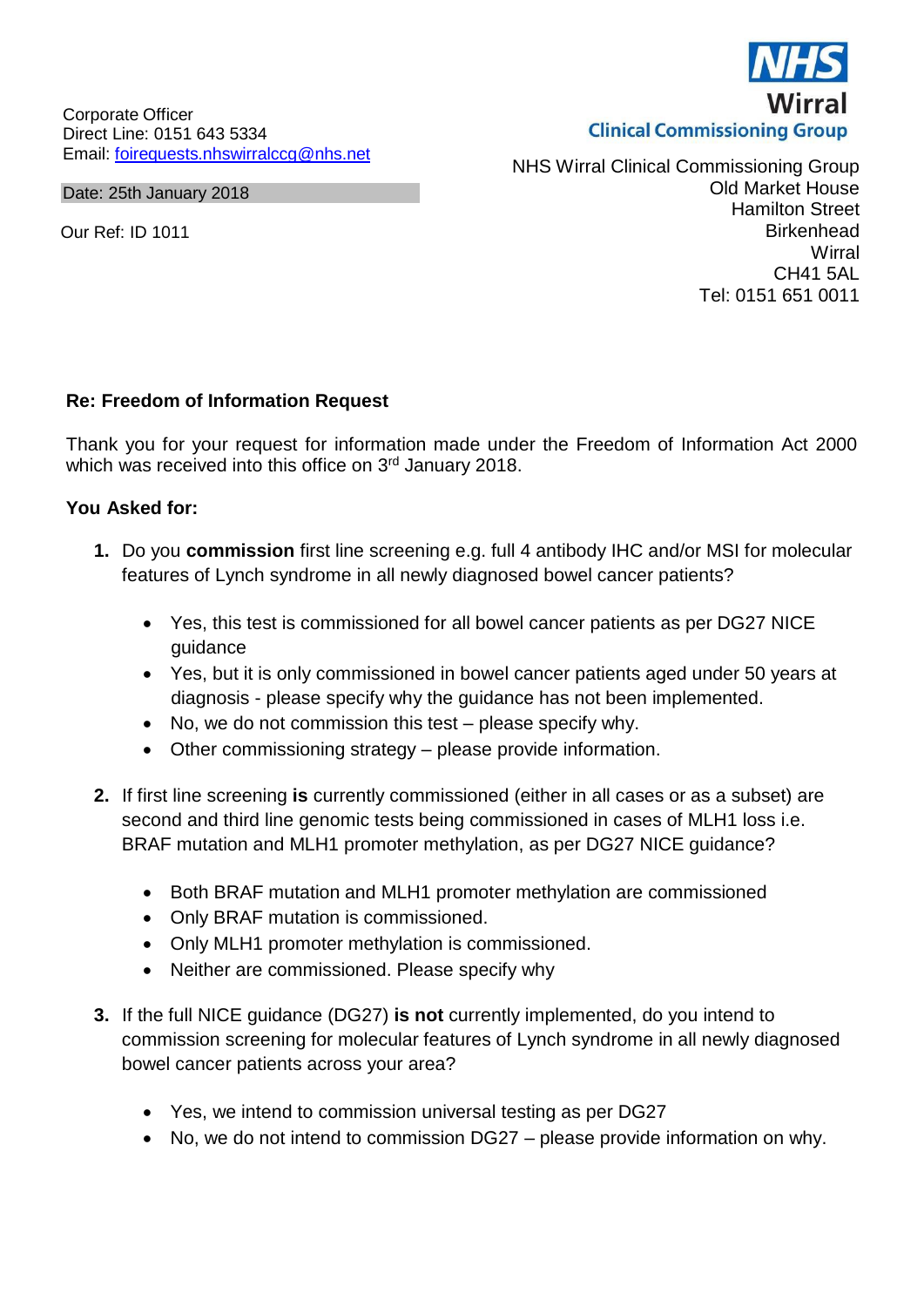## **Our Response:**

NHS Wirral Clinical Commissioning Group commissions cancer services for its population from a number of Acute Trust providers, Wirral University Teaching Hospital NHS Foundation Trust provides the majority of diagnosis and treatment services for Colorectal Cancer using tertiary centres where appropriate. The CCG commissions such services to be delivered in line with NICE guidance but does not, however, specify which diagnostic tests are required for each cancer type/patient cohort.

For a more detailed answer I recommend that you redirect your query to Wirral University Teaching Hospital NHS Foundation Trust via the email address below:

[wih-tr.AccessToInformationOffice@nhs.net.](mailto:wih-tr.AccessToInformationOffice@nhs.net)

We hope this information is useful, however if you require any further information please do not hesitate to contact a member of the Corporate Affairs Team (contact details at the top of this letter)

Yours sincerely

**Re- Use of Information**